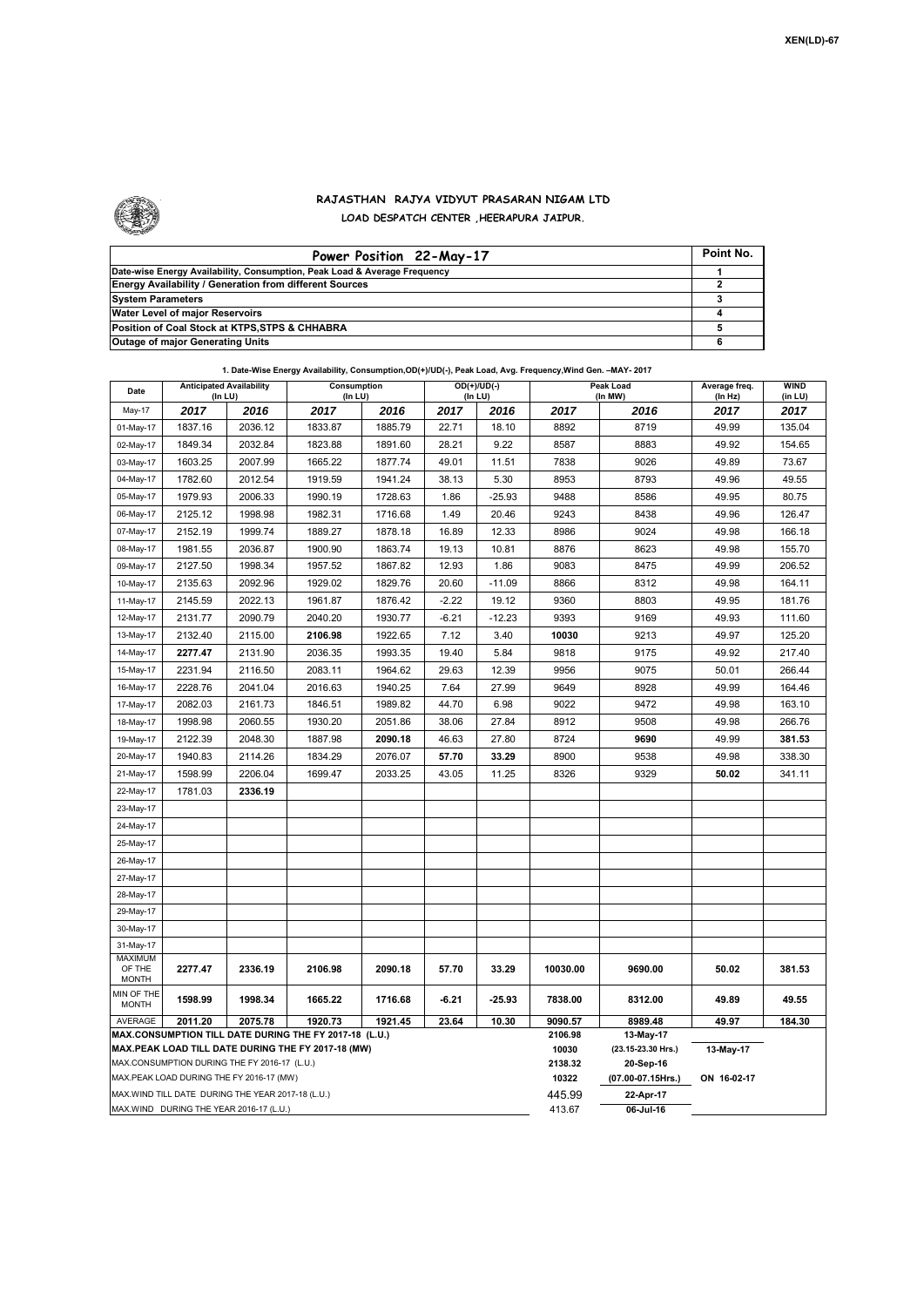## **2.Anticipated Availability/Generation From Different Sources**

|                |                                        |               |            | (In LU)  |               |            |          |               |              |          |
|----------------|----------------------------------------|---------------|------------|----------|---------------|------------|----------|---------------|--------------|----------|
| S.No.          | Sources Available to Rajasthan /       | Prior         | Prior      | Actual   | Prior         | Prior      | Actual   | Prior         | Prior        | Actual   |
|                | Installed Capacity as on 30.09.2016    | assessment    | assessment | Energy   | assessment    | assessment | Energy   | assessment    | assessment   | Energy   |
|                | (In MW)                                | of Avail. For | of Avail.  | Received | of Avail. For | of Avail.  | Received | of Avail. For | of Avail.    | Received |
|                |                                        | next Day      |            |          | next Day      |            |          | next Day      |              |          |
|                |                                        |               |            |          |               |            |          |               |              |          |
|                |                                        |               |            |          |               |            |          |               |              |          |
|                |                                        |               | 19-May-17  |          |               | 20-May-17  |          |               | $21$ -May-17 |          |
| 1              | KTPS (1240/1240)                       | 130.00        | 250.00     | 185.19   | 130.00        | 130.00     | 124.82   | 130.00        | 130.00       | 129.12   |
| $\overline{2}$ | STPS (1500/1500)                       | 55.00         | 55.00      | 44.51    | 0.00          | 55.00      | 46.36    | 55.00         | 0.00         | 27.24    |
| 3              | DHOLPUR GAS CCPP (330/330)             | 0.00          | 0.00       | 0.00     | 0.00          | 0.00       | 0.00     | 0.00          | 0.00         | 0.00     |
| 4              | RAMGARH (273.5/273.5)                  | 48.00         | 49.00      | 45.56    | 49.00         | 48.00      | 44.62    | 48.00         | 49.00        | 37.62    |
| 5              | RAPP-A(200/200)                        | 38.00         | 38.00      | 41.42    | 38.00         | 38.00      | 41.35    | 38.00         | 38.00        | 41.44    |
| 6              | MAHI (140/140)                         | 0.00          | 0.00       | 0.66     | 0.00          | 0.00       | 2.40     | 0.00          | 0.00         | 0.62     |
| 7              | CHAMBAL (RPS+JS) (135.5/271)           | 0.00          | 0.00       | 0.00     | 0.00          | 0.00       | 0.00     | 0.00          | 0.00         | 1.54     |
| 8              | GIRAL LIGNITE (250/250)                | 0.00          | 0.00       | 0.00     | 0.00          | 0.00       | 0.00     | 0.00          | 0.00         | 0.00     |
| 9              | CHHABRA TPS 1000/1000)                 | 107.00        | 107.00     | 83.73    | 146.00        | 107.00     | 81.98    | 161.00        | 146.00       | 116.55   |
| 10             | ADANI (TPS) + KALISINDH (TPS)          | 426.00        | 426.00     | 347.79   | 0.00          | 426.00     | 323.14   | 426.00        | 0.00         | 116.54   |
|                | (1200+1200/1320+1200)                  |               |            |          |               |            |          |               |              |          |
| 11             | WIND FARM (3980.40/4119.15)            | 350.00        | 300.00     | 381.53   | 350.00        | 350.00     | 338.30   | 150.00        | 350.00       | 341.11   |
| 12             | SOLAR POWER(737.70/1295.70)            | 0.00          | 0.00       | 3.07     | 0.00          | 0.00       | 0.00     | 0.00          | 0.00         | 0.00     |
|                |                                        |               |            |          |               |            |          |               |              |          |
| 13             | CAPTIVE POWER PLANTS                   | 0.00          | 0.00       | 0.00     | 0.00          | 0.00       | 0.00     | 0.00          | 0.00         | 0.00     |
| 14             | REGIONAL (INTRA STATE) O.A. (VLTPS)    | 0.00          | 0.00       | 0.00     | 0.00          | 0.00       | 0.00     | 0.00          | 0.00         | 0.00     |
| 15             | OPEN ACCESS                            | $-65.49$      | $-58.10$   | $-58.10$ | $-81.07$      | $-65.49$   | $-65.49$ | $-72.52$      | $-81.07$     | $-81.27$ |
| 16             | BIOMASS - (101.95/119.25)              | 6.00          | 5.00       | 5.75     | 5.00          | 6.00       | 4.60     | 5.00          | 5.00         | 4.66     |
| 17             | BARSINGHSAR LTPS(250/250)              | 26.00         | 26.00      | 25.33    | 26.00         | 26.00      | 24.81    | 26.00         | 26.00        | 25.20    |
| 18             | RAJWEST (1080/1080)                    | 201.00        | 201.00     | 127.04   | 201.00        | 201.00     | 170.71   | 201.00        | 201.00       | 175.13   |
|                | <b>TOTAL (A): 1-18</b>                 | 1321.51       | 1398.90    | 1233.48  | 863.93        | 1321.51    | 1137.60  | 1167.48       | 863.93       | 935.49   |
| 19             | <b>BBMB COMPLEX</b>                    |               |            |          |               |            |          |               |              |          |
|                | a) BHAKRA(230.79/1516.3)               | 26.17         | 27.30      | 26.82    | 26.16         | 26.17      | 26.82    | 25.15         | 26.16        | 26.06    |
|                | b) DEHAR (198/990)                     | 22.96         | 22.96      | 22.96    | 22.96         | 22.96      | 22.96    | 22.96         | 22.96        | 22.96    |
|                | c) PONG (231.66/396)                   | 11.88         | 12.18      | 11.88    | 10.97         | 11.88      | 11.88    | 10.91         | 10.97        | 10.65    |
|                | TOTAL : a TO c                         | 61.00         | 62.44      | 61.66    | 60.09         | 61.00      | 61.66    | 59.02         | 60.09        | 59.67    |
| 20             | <b>CENTRAL STATIONS</b>                |               |            |          |               |            |          |               |              |          |
|                | d) SINGRAULI<br>(300/2000)             | 52.96         | 58.27      | 50.82    | 60.78         | 52.96      | 52.96    | 54.63         | 60.78        | 52.56    |
|                | (310.24/3000)<br>e) RIHAND             | 78.22         | 65.70      | 69.31    | 75.66         | 78.22      | 78.22    | 70.86         | 75.66        | 82.66    |
|                | f) UNCHAHAR-I(20/420)                  | 0.16          | 0.00       | 0.57     | 1.35          | 0.16       | 1.59     | 3.14          | 1.35         | 3.83     |
| g)             | UNCHAHAR-II& III(61/630)               | 2.06          | 0.00       | 1.71     | 9.02          | 2.06       | 12.10    | 10.55         | 9.02         | 17.92    |
| h)             | INDIRA GANDHI STPS(JHAJHAR) 0.00/1500) | 0.51          | 0.09       | 0.00     | 0.87          | 0.51       | 1.22     | 1.24          | 0.87         | 1.68     |
|                |                                        |               |            |          |               |            |          |               |              |          |
|                | i) NCTPS DADRI St-II (43.22/980) +     | 0.74          | 0.00       | 0.07     | 5.12          | 0.74       | 7.86     | 2.46          | 5.12         | 10.47    |
|                | DADRI-TH                               |               |            |          |               |            |          |               |              |          |
| i١             | DADRI GAS (77/830)                     | 1.58          | 0.38       | 0.60     | 3.27          | 1.58       | 6.77     | 4.18          | 3.27         | 7.55     |
|                | (83.07/419)<br>k) ANTA                 | 0.00          | 0.00       | 0.00     | 0.00          | 0.00       | 0.00     | 0.00          | 0.00         | 0.00     |
|                | (61.03/663)<br>I) AURAIYA              | 0.00          | 0.00       | 0.00     | 0.00          | 0.00       | 0.00     | 0.00          | 0.00         | 0.00     |
|                | m) NAPP<br>(44/440)                    | 11.17         | 10.69      | 10.69    | 11.09         | 11.17      | 11.17    | 11.14         | 11.09        | 11.09    |
|                | n) RAPP-B<br>(125/440)                 | 30.83         |            | 30.83    | 30.66         | 30.83      | 30.83    | 30.66         | 30.66        | 30.66    |
|                |                                        |               | 108.65     |          |               |            |          |               |              |          |
|                | o) RAPP-C<br>(88/440)                  | 22.44         | 23.12      | 23.12    | 22.44         | 22.44      | 22.44    | 22.44         | 22.44        | 22.44    |
| p)             | <b>SALAL</b><br>(20.36/690)            | 4.68          | 4.25       | 4.53     | 4.68          | 4.68       | 4.51     | 4.64          | 4.68         | 4.68     |
|                | q) URI<br>(70.37/720)                  | 17.90         | 17.90      | 17.85    | 17.90         | 17.90      | 17.90    | 17.90         | 17.90        | 17.90    |
|                | r) TANAKPUR (10.86/94)                 | 0.84          | 1.16       | 1.01     | 0.92          | 0.84       | 0.81     | 0.87          | 0.92         | 1.08     |
|                | s) CHAMERA - (105.84/540)              | 20.58         | 25.12      | 25.12    | 17.64         | 20.58      | 20.58    | 19.60         | 17.64        | 17.37    |
| t)             | CHAMERA-II (29.01/300)                 | 8.90          | 8.90       | 8.90     | 8.90          | 8.90       | 8.90     | 8.90          | 8.90         | 8.90     |
|                | u) CHAMERA-III (25.21/231)             | 7.23          | 7.23       | 6.86     | 7.13          | 7.23       | 7.23     | 7.13          | 7.13         | 7.13     |
|                | v) DHAULIGANGA (27/280)                | 4.32          | 4.63       | 3.52     | 3.57          | 4.32       | 3.86     | 4.04          | 3.57         | 3.79     |
|                | w) DULHASTI (42.42/390)                | 12.09         | 12.09      | 12.09    | 12.01         | 12.09      | 12.09    | 12.01         | 12.01        | 12.01    |
|                | x) SEWA (13/120)                       | 3.92          | 3.70       | 3.70     | 3.70          | 3.92       | 3.92     | 3.70          | 3.70         | 3.70     |
|                | y) NJPC                                | 40.37         | 40.37      | 40.37    | 40.37         | 40.37      | 40.37    | 40.37         | 40.37        | 39.53    |
|                | (112.00/1500)+RAMPUR(31.808/412.02)    |               |            |          |               |            |          |               |              |          |
|                |                                        |               |            |          |               |            |          |               |              |          |
|                | z) TEHRI (75/1000)                     | 5.70          | 5.70       | 5.06     | 5.70          | 5.70       | 5.70     | 5.70          | 5.70         | 5.47     |
|                | aa) KOTESHWR (33.44/400) + PARBATI3    | 16.98         | 18.15      | 23.40    | 18.15         | 16.98      | 22.94    | 17.97         | 18.15        | 24.11    |
|                | (56.73/520)                            |               |            |          |               |            |          |               |              |          |
|                | ab) TALA                               | 1.59          | 2.12       | 2.12     | 1.74          | 1.59       | 1.59     | 1.44          | 1.74         | 1.74     |
|                | ac) MUNDRA UMPP (380/4000)             | 54.48         | 54.48      | 51.08    | 54.72         | 54.48      | 54.48    | 32.49         | 54.72        | 45.96    |
|                | ad) SASAN (372/3960)                   | 62.24         | 64.50      | 50.82    | 93.59         | 62.24      | 62.24    | 42.00         | 93.59        | 78.59    |
|                | ae) FRKKA+KHLGN+TLCHR (70.18/3940)     | 21.65         | 21.25      | 1.23     | 27.93         | 21.65      | 19.07    | 20.33         | 27.93        | 21.67    |
|                | af) URS POWER(DADRI TH-I)              | 0.00          | 0.00       | 0.00     | 0.00          | 0.00       | 0.00     | 0.00          | 0.00         | 0.00     |
|                | TOTAL SCHEDULE(a TO af)                | 545.13        | 620.86     | 507.04   | 598.98        | 545.13     | 572.99   | 509.39        | 598.98       | 594.15   |
|                | LOSSES                                 | $-16.85$      | $-20.56$   | $-20.81$ | $-19.26$      | $-16.85$   | $-25.04$ | $-16.69$      | $-19.26$     | $-24.61$ |
|                | NET SCHEDULED                          | 528.28        | 600.30     | 486.23   | 579.71        | 528.28     | 547.95   | 492.70        | 579.71       | 569.54   |
| 21             | BILATERAL (REG.) EXCL. BANKING         | 24.07         | 24.07      | 24.07    | 24.07         | 24.07      | 24.07    | 24.00         | 24.07        | 24.07    |
|                |                                        |               |            |          |               |            |          |               |              |          |
|                |                                        | 0.00          | 0.00       |          | 0.00          |            | 0.00     | 0.00          |              |          |
| 22             | <b>BANKING</b>                         |               |            | 0.00     |               | 0.00       |          |               | 0.00         | 0.00     |
| 23             | BILATERAL(INTER-REG.).                 | 57.24         | 42.80      | 55.69    | 57.24         | 49.85      | 57.24    | 27.00         | 50.88        | 53.06    |
|                | EXCLUDING (ISOA & BANKING)             |               |            |          |               |            |          |               |              |          |
| 24             | <b>INTER STATE OPEN ACCESS</b>         | 65.49         | 58.10      | 58.10    | 81.07         | 65.49      | 65.49    | 72.52         | 81.07        | 81.27    |
|                | (BILATERAL+IEX)                        |               |            |          |               |            |          |               |              |          |
| 25             | INDIAN ENERGY EXCHANGE                 | $-55.75$      | $-16.22$   | $-16.22$ | $-7.03$       | $-55.75$   | $-55.75$ | $-2.66$       | $-7.03$      | $-7.03$  |
|                | <b>TOTAL(B): (19 TO 25)</b>            | 619.33        | 723.49     | 607.87   | 735.05        | 619.33     | 638.99   | 613.55        | 735.05       | 720.92   |
|                | TOTAL GENERATION (A +B): 1 TO          |               |            | 1841.35  |               |            | 1776.59  |               |              | 1656.41  |
|                | 25                                     |               |            |          |               |            |          |               |              |          |
|                | OVER DRAWAL (+)/UNDER                  |               |            | 46.63    |               |            | 57.70    |               |              | 43.05    |
|                | DRAWAL (-)                             |               |            |          |               |            |          |               |              |          |
|                | <b>GRAND TOTAL</b>                     | 1940.83       | 2122.39    | 1887.98  | 1598.99       | 1940.83    | 1834.29  | 1781.03       | 1598.99      | 1699.46  |
|                | <b>LAST YEAR</b>                       | 2114.26       | 2048.30    | 2090.18  | 2206.04       | 2114.26    | 2076.08  | 2336.19       | 2206.04      | 2033.25  |